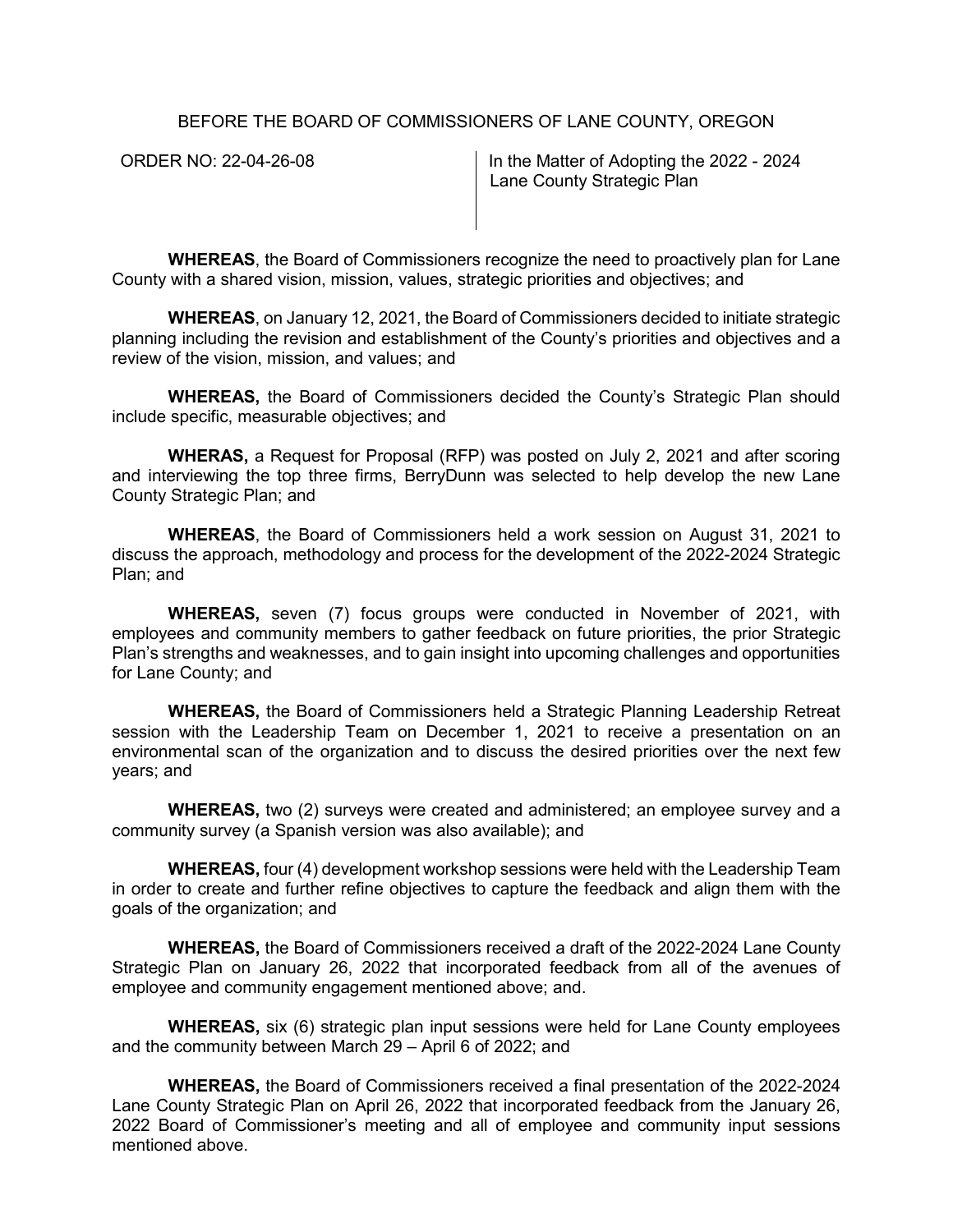**NOW, THEREFORE,** the Board of County Commissioners of Lane County **ORDERS** as follows:

- *1.* Adoption of the updated **Vision:** *Lane County is recognized as the best county in which all can live, work, and play*
- **2.** Adoption of the **Mission:** *We responsibly manage limited resources to deliver vital, community-centered services with passion, drive, and focus*
- **3.** Adoption of the P**urpose:** *To improve lives*
- *4.* Adoption of the **Values**: *Integrity, Excellence, Equity and Respect*
- *5.* Adoption of the **Core Behaviors**: *Passion to serve, Driven to connect, Focused on solutions.*
- *6. Adoption of the Strategic Lenses: Stewardship of Resources, Equity, Collective Impact*
- **7.** Adoption of the updated **Priorities:**
	- Safe, Healthy County
	- Vibrant Communities
	- Robust Infrastructure
	- Our People and Organizational Health
- **8.** Adoption of 2022-2024 Lane County Strategic Plan

**ADOPTED** this 26th day of April, 2022.

 $\parallel$  CM  $\parallel$  C

Pat Farr, Chair Lane County Board of Commissioners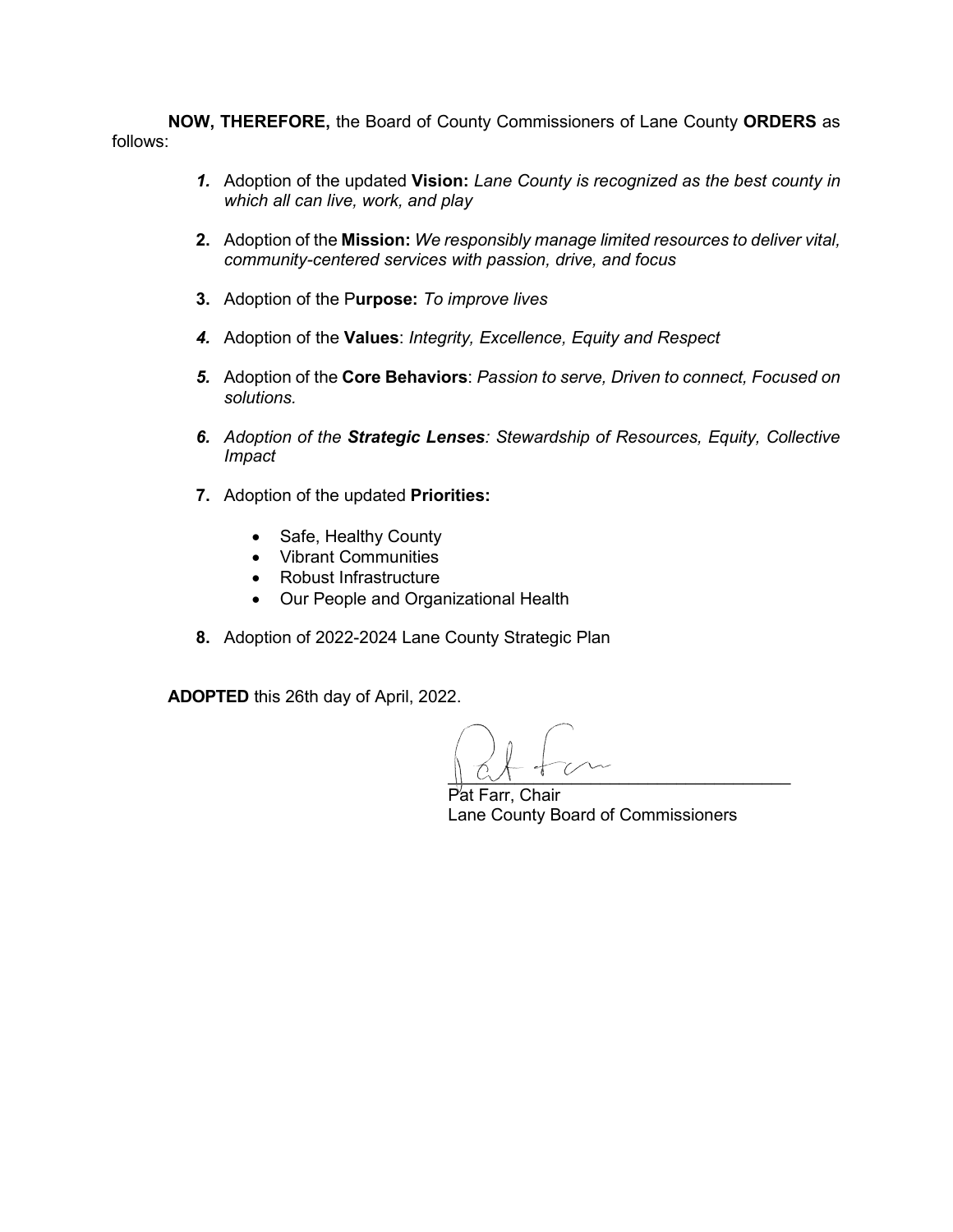Attachment A



# **Draft 2022 – 2024 Lane County Strategic Plan (Three-Year Plan)**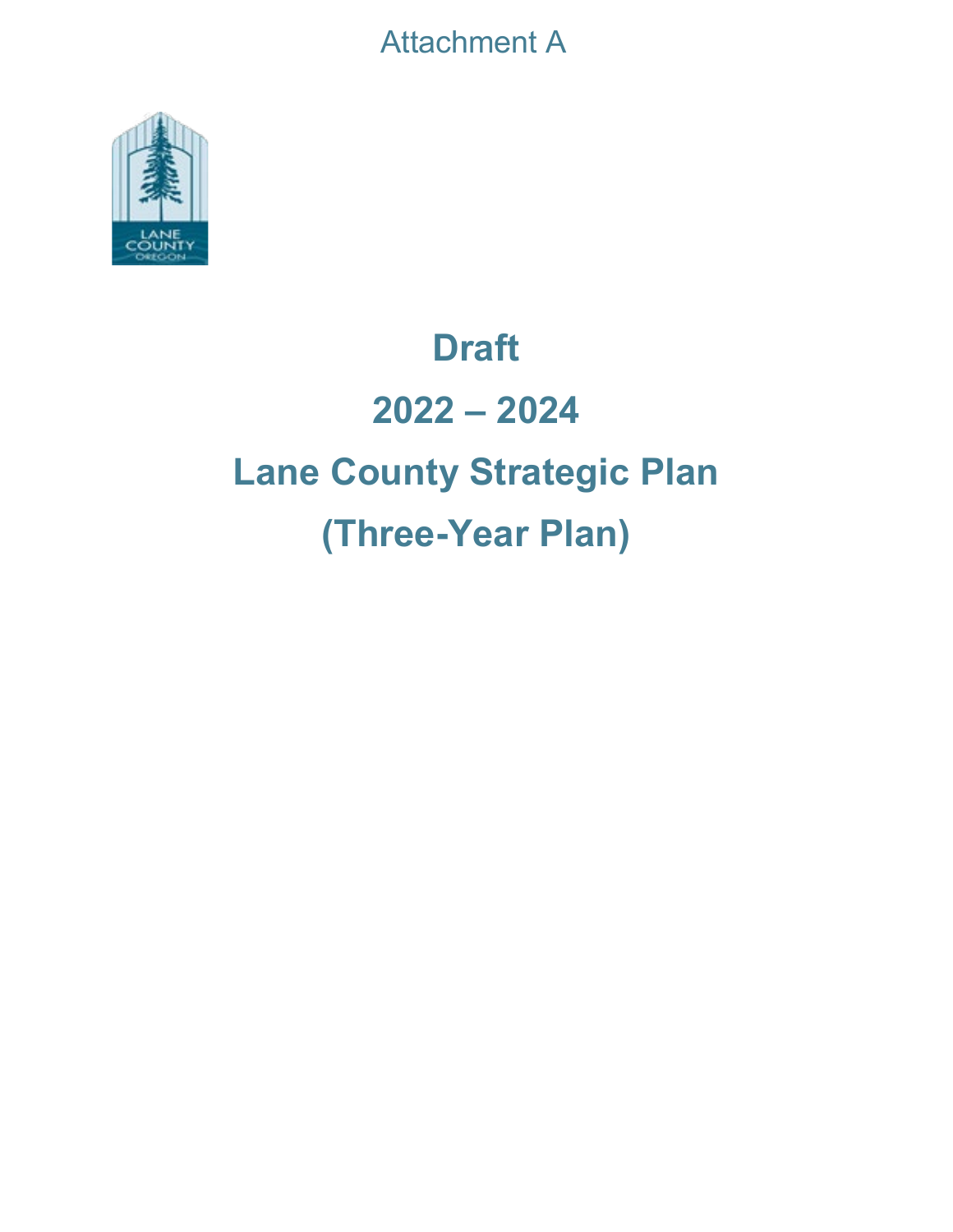#### **Vision**

Lane County is the best county in which all can live, work, and play.

#### **Mission**

We responsibly manage available resources to deliver vital, community-centered services with passion, drive and focus.

#### **Values**

Integrity **Excellence** Equity and Respect

#### **Purpose**

To Improve Lives

#### **Core Behaviors**

Passion to serve Driven to connect Focused on solutions

# **Strategic Lenses**

Stewardship of Resources Equity Collective Impact

# **Strategic Priorities**

Safe, Healthy County Vibrant Communities Robust Infrastructure Our People and Organizational Health

# **Purpose of the Strategic Plan**

A strategic plan is a living document that defines the organization's reason for being. It establishes a clear and compelling vision. It sets measurable objectives, and, most importantly, lays out the desired impact on and value-add to the entire community – residents, businesses, employees, and other stakeholders. It helps set direction and focus and assists in aligning resources to accomplish strategic objectives. A strategic plan is not intended to provide a comprehensive overview of all of the essential programs, services, initiatives, partnerships and investments that Lane County makes throughout our communities.

The strategic plan serves as Lane County's roadmap, or North Star, so everyone within the organization and the community understands the intended direction of the County. Having a clear, concrete strategic direction also helps to keep the County on track and focused on what's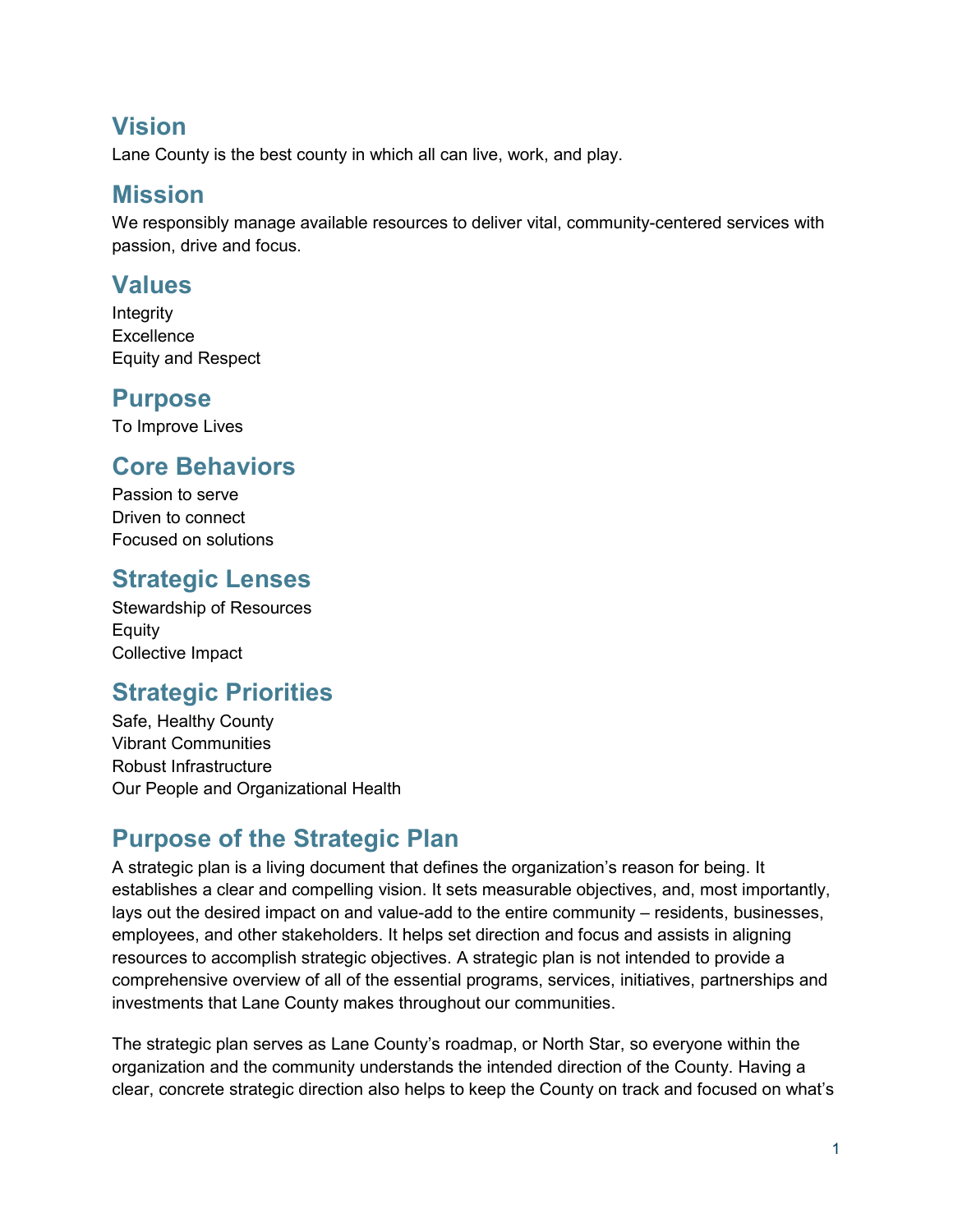important when challenges, setbacks and unanticipated events occur and it ensures decisions, policies, plans, programs and processes are designed through the strategic lenses of stewardship of resources, equity, and collective impact.

# **Strategic Lenses**

Strategic lenses are perspectives from which strategic priorities and goals should be viewed, as well as questions that should be asked before strategies are implemented. These perspectives or questions include: How will we pay for this? Is what we are proposing sustainable? How does this impact everyone in our community? Have we sought feedback from key stakeholders? Are we including the right partners? Is this the most effective solution?

Identifying strategic lenses ensures Lane County has a thoughtful, consistent and intentional process for evaluating strategies before implementation. Based on feedback from the Board of Commissioners, executive leadership, employees and residents, we have identified the following three strategic lenses:

- Stewardship of Resources
- Equity
- Collective Impact

**Stewardship of Resources Lens:** This lens addresses both the financial and sustainability aspect of resources. Stewardship of Resources is the prudent and transparent management of public funds and resources - meeting the needs of the present without compromising the ability of future generations. The use of analytical tools in decision-making processes determines how the County should best maintain, spend and invest its available resources. This strategic lens also helps the County balance economic, environmental, and social needs.

**Equity Lens:** Equity is when everyone has access to the opportunities, tools and supports necessary to satisfy essential needs, advance their well-being, and achieve their full potential. Lane County is committed to ensuring people have access to the information and supports that they need – regardless of age, education, ethnicity, language, income, physical limitations, or geographic barriers – to achieve health, safety, education, and economic stability.

**Collective Impact Lens:** Collective Impact is the commitment of a group of stakeholders and partners from different sectors to a common agenda for solving complex community problems. The five key elements are to: 1) have a common agenda, 2) develop shared measurements, 3) engage in mutually reinforcing activities, 4) maintain open and continuous communications, and 5) establish clear roles and structure to operate effectively. The County uses collective impact to shape its partnerships and services.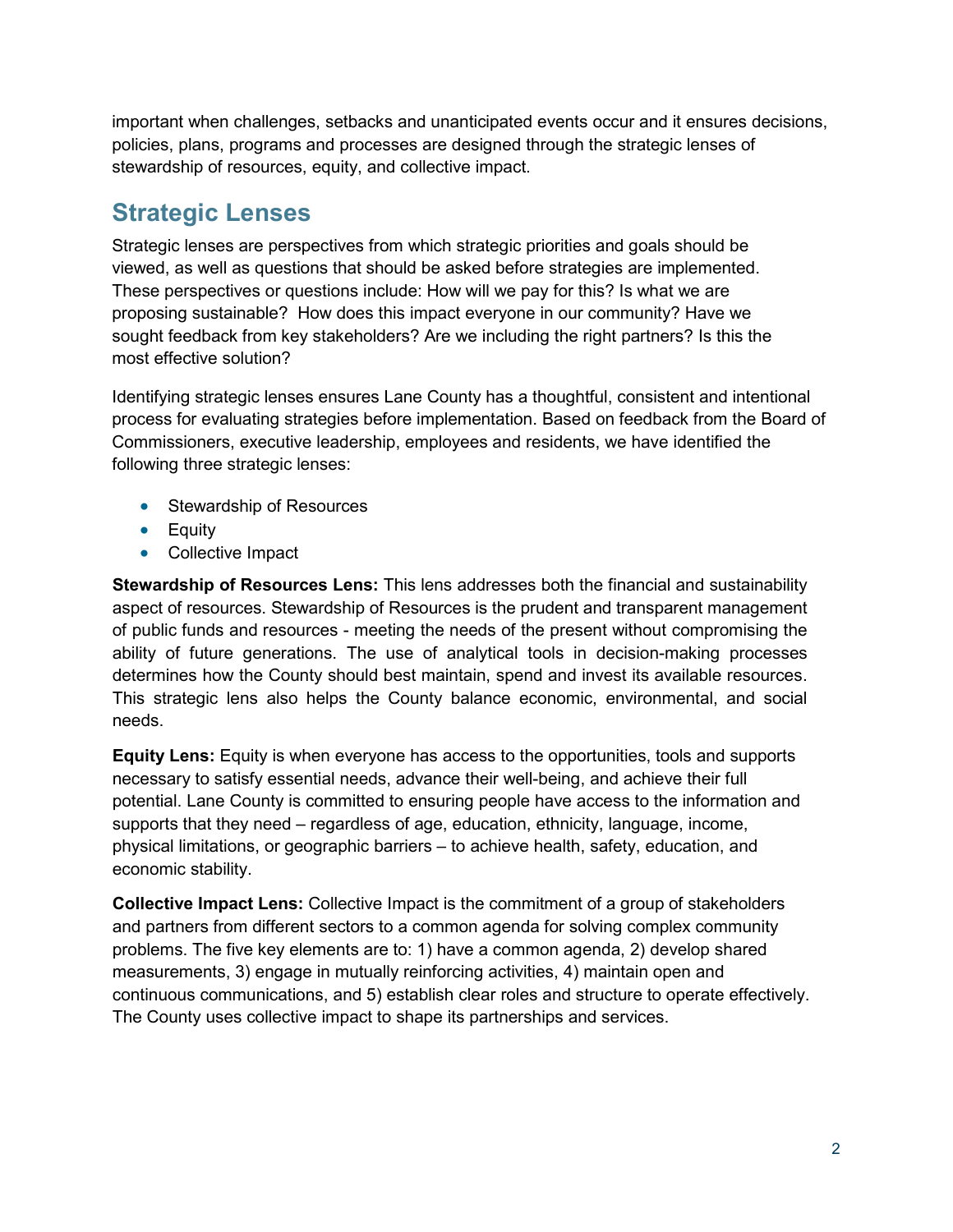#### **Strategic Priority #1: Safe, Healthy County**

**Strategic Goal:** Develop an equitable and integrated approach to health, behavioral health, public safety and homelessness so that all residents are safe, healthy, housed, and health outcomes are improved.

- A. Focus on people at the intersection of behavioral health, homelessness, and public safety to provide crisis/stabilization support and treatment.
	- 1) Gain the perspective from people with the highest needs and highest users of the system to make sure the system is serving their needs.
	- 2) Continue to engage with community partners to share resources, problem solve and build support for next steps.
	- 3) Complete a funding plan for a community behavioral health crisis/stabilization center in partnership with community organizations.
	- 4) Identify a site and start construction of a community behavioral health crisis/stabilization center in partnership with community organizations.
- B. Invest in public safety for improved service delivery.
	- 1) Accomplish phase two of the Lane County Community Public Safety Repair Plan.
	- 2) Actively pursue a renewal of the 5-Year Public Safety Levy which ends May 2023.
	- 3) Advocate at the state and federal level for sustained funding for our critical public safety services.
- C. Invest in our juvenile justice programs and adult supervision services and unite them as one department to allow our employees to thrive and provide excellent community service.
	- 1) Continue to plan for and actively work with employees to determine the next steps to create the new department through the use of an equity lens.
	- 2) Understand and work to address the racial disparities in both the adult and juvenile justice systems.
- D. Reduce the length of time people experience homelessness by adopting best practices and strategies.
	- 1) Invest in at least two more Permanent Supportive Housing facilities.
	- 2) Support operations of the navigation center.
	- 3) Increase cross-departmental, cross-divisional alignment of resources as well as partner agency involvement.
- E. Focus on health promotion by providing equitable access to primary, behavioral, and dental health care and comprehensive, evidence-based prevention strategies across the life span.
	- 1) Secure funding to expand services in our rural communities starting with the South Lane Community Health Center.
	- 2) Increase mobile outreach, engagement, and access with our most marginalized populations to increase their overall well-being.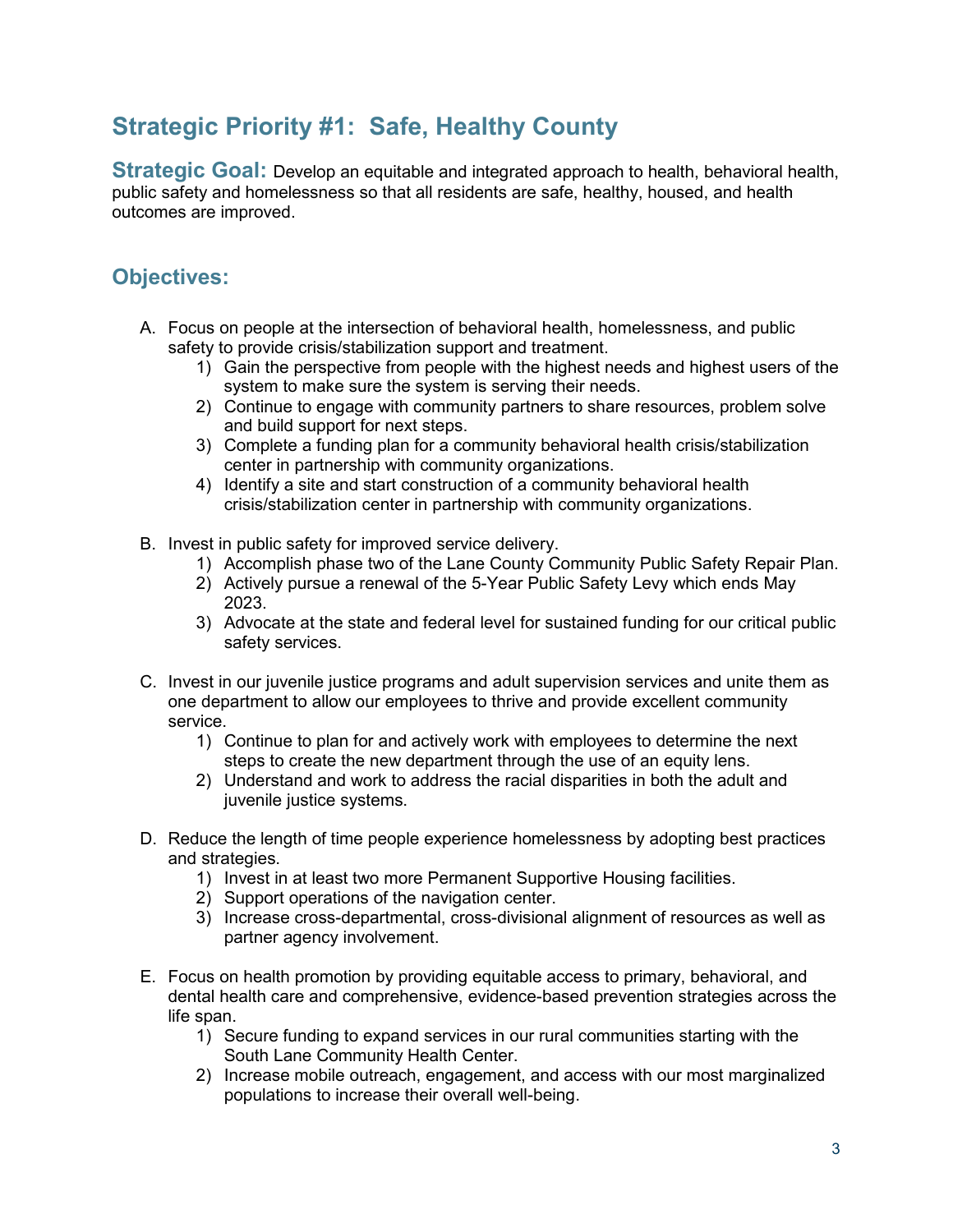- F. Launch Community Partnerships Program to build capacity to support pandemic recovery and achieve health equity in communities.
	- 1) Strengthen partnerships with culturally-specific community-based organizations to build capacity for community-centered interventions.
	- 2) Collaborate with communities to develop data use approaches that include community strengths and the root drivers of social inequity.
- G. Establish a traffic safety presence in combination with engineering and education to reduce traffic fatalities.
	- 1) Support and Implement the Transportation Safety Action Plan.

Performance Measures:

- <X% homelessness recidivism
- X% reduction in first time homeless
- Number of deputies per 1,000 population
- Response Time for Calls of Service for Assaults and Domestic Violence Calls
- Adult reconviction rates by race and ethnicity trended over time (set baseline and then set performance target for rates of reduction)
- X% year-over-year decrease in vehicular-related personal injury and fatal crashes
- Evaluate traffic safety, pavement condition and programs that improve the safety and condition of the transportation network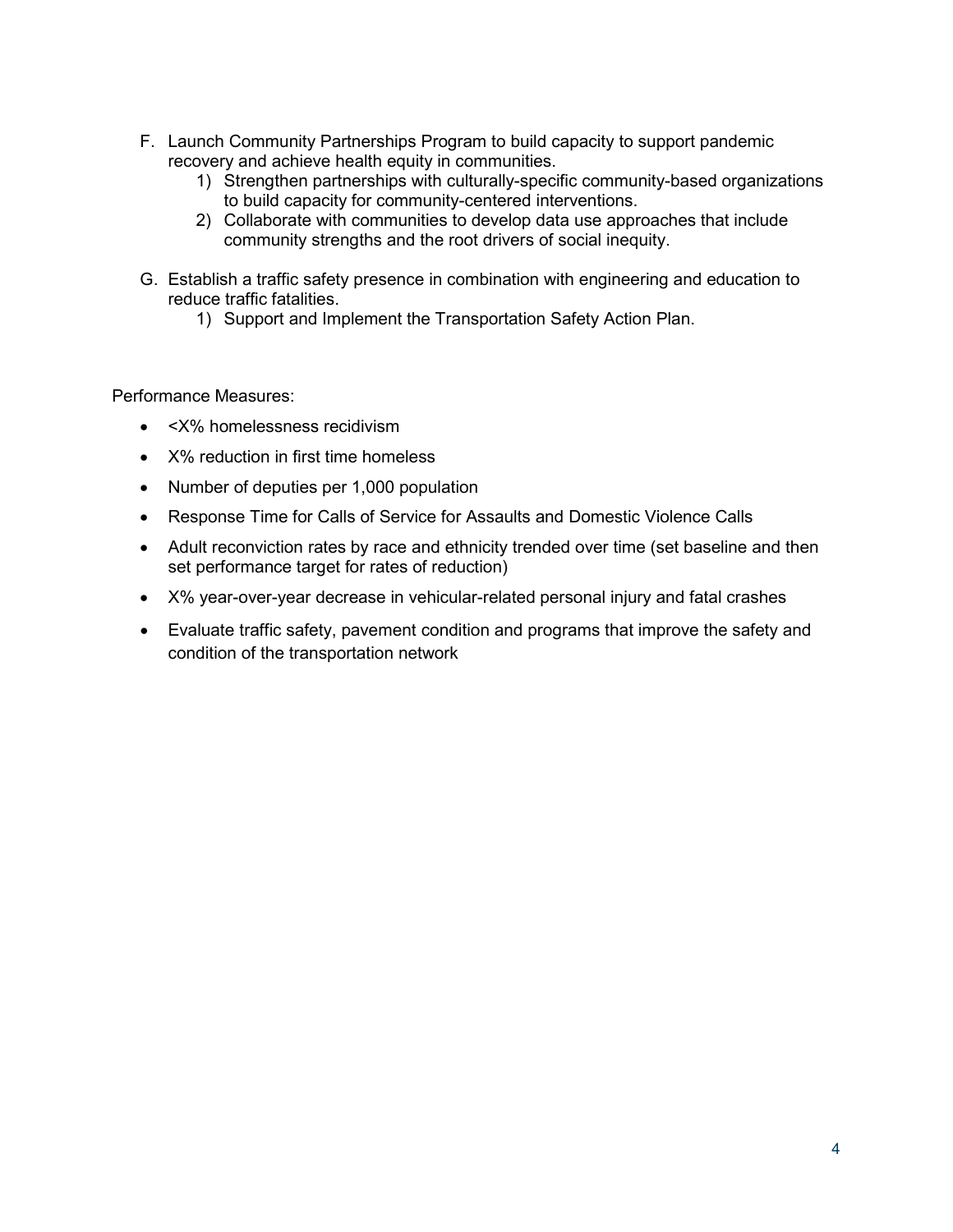#### **Strategic Priority #2: Vibrant Communities**

**Strategic Goal:** Invest in Lane County residents by fostering engaged communities with affordable housing options, equitable opportunities, economic vitality and a healthy environment.

- A. Increase housing affordability, diversity and supply serving Lane County's residents in order to address the housing crisis.
	- 1) Implement the Affordable Housing Action Plan.
	- 2) Align housing objectives with all economic, climate, preparedness, and recovery plans.
	- 3) Convene financial collaborations to expand innovative and equitable resource opportunities.
	- 4) Leverage educational institutions (Lane ESD, LCC and UO) to expand skills sets in the construction trades workforce and expand apprenticeship programs to fortify design-build opportunities.
	- 5) Support rural communities by piloting community land trusts and limited-equity cooperatives.
	- 6) Lead faith community housing project, convene a team of faith leaders to identify pilot projects, identify funding opportunities, and conduct pilots.
- B. Focus on the intersection of economic development, equity and the environment as we look to achieve a viable, fair and livable community.
	- 1) Implement economic strategies including business retention and expansion, business recruitment, workforce support (living wages, upward mobility, next-gen training), entrepreneurship growth and capital access.
	- 2) Enhance and expand the community benefits program.
	- 3) Implement pilot program with capital building projects to inform countywide procurement policy that aligns with Climate Action Plan and equity goals.
	- 4) Enhance and standardize data collection to inform and advance our equity work as an organization in order to provide equitable services to the community.
	- 5) Operationalize the use of our strategic lenses (stewardship of resources, equity and collective impact).
	- 6) Implement and operationalize the Climate Action Plan and complete Phase 3 of the community-wide resiliency plan.
	- 7) Fully vet the construction of a waste processing facility for the Short Mountain Landfill.
	- 8) Implement strategies from the Parks Funding Task Force to provide sustainable funding for parks.
- C. Evaluate a multi-use community facility with the Eugene Emeralds baseball team as an anchor tenant that provides economic benefits and services to the broader community.
	- 1) Conduct a comprehensive financial analysis and explore best practices.
	- 2) Initiate a community engagement plan.
- D. Build our relationships with community groups to proactively expand opportunities for equitable and inclusive civic engagement.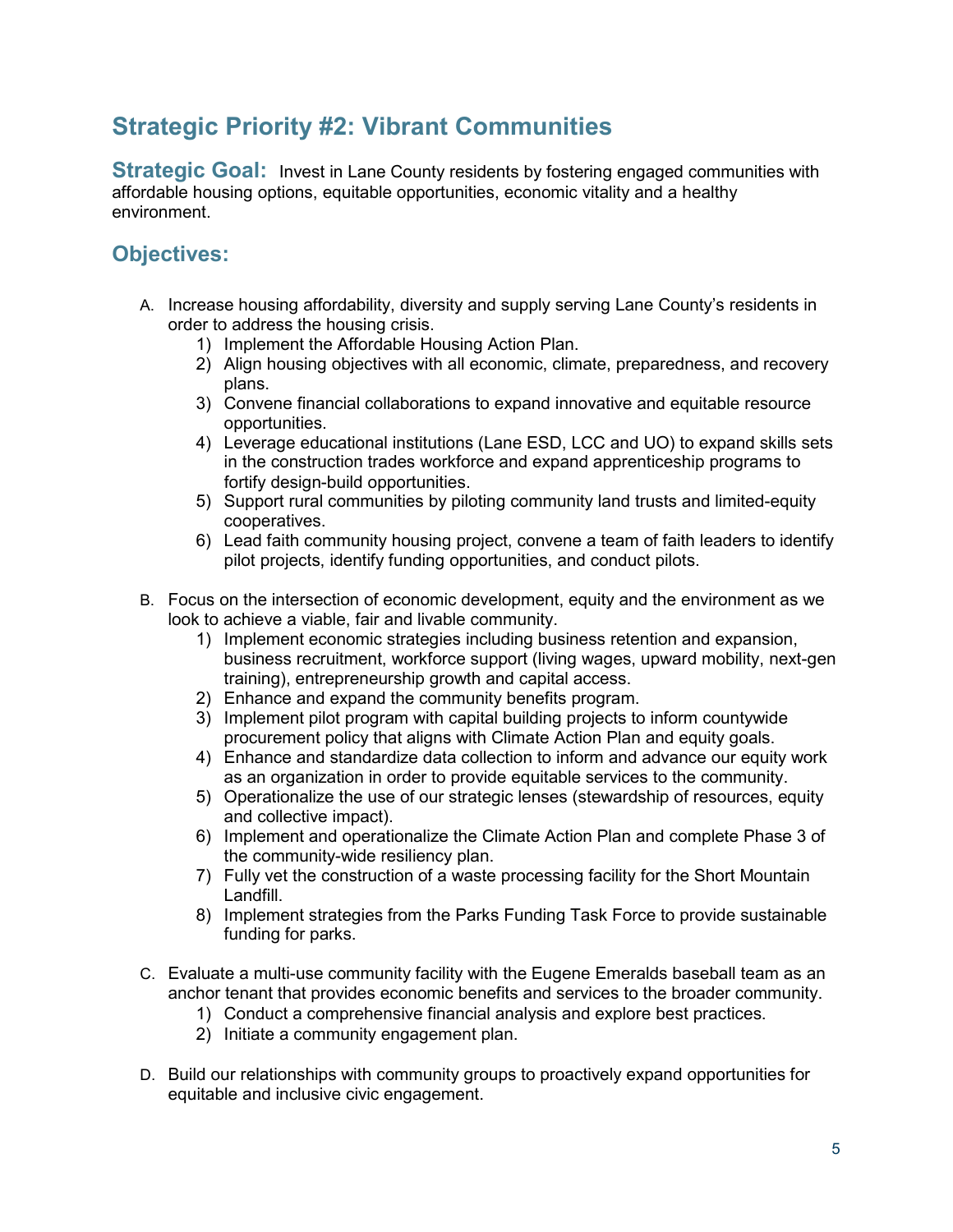- 1) Create inclusive multi-modal approaches so that events and activities allow community members to engage in ways that feel meaningful and result in greater connection to their community and fellow residents.
- E. Focus and support rural communities by enhancing outreach, sharing consistent information and effectively planning to best meet their needs.
	- 1) Support and invest in our "Rural Connections" group, a cross departmental group that focuses on sharing information and strategizing as it relates to rural communities.
	- 2) Enhance engagement by making it easier for rural residents to participate in processes and to be informed of services and plans that impact them.
- F. Invest in the Land Management Division to ensure adequate and sustainable staffing levels and resources are available to be responsive and agile in meeting current and future housing needs and customer service expectations.
	- 1) Invest in new technologies such as an online permit submittal and customer service portal to enhance permit review efficiencies.
	- 2) Identify stable, ongoing funding to support adequate staffing without the use of reserves or one-time funds.

#### Performance Measures

- Housing Opportunity Index Percentage (measure the number of new and existing homes which were affordable to families earning the area medium input and divide that number by the total number of homes using income and sales prices)
- X% reduction in households paying greater than 30 percent of household income on housing
- Reduce internal operations fossil fuel use by 5% annually (compared to 2019 use) to achieve a 50% reduction by 2030
- By 2025 63% of the incoming waste stream collected by Lane County transfer stations will be recycled or beneficially used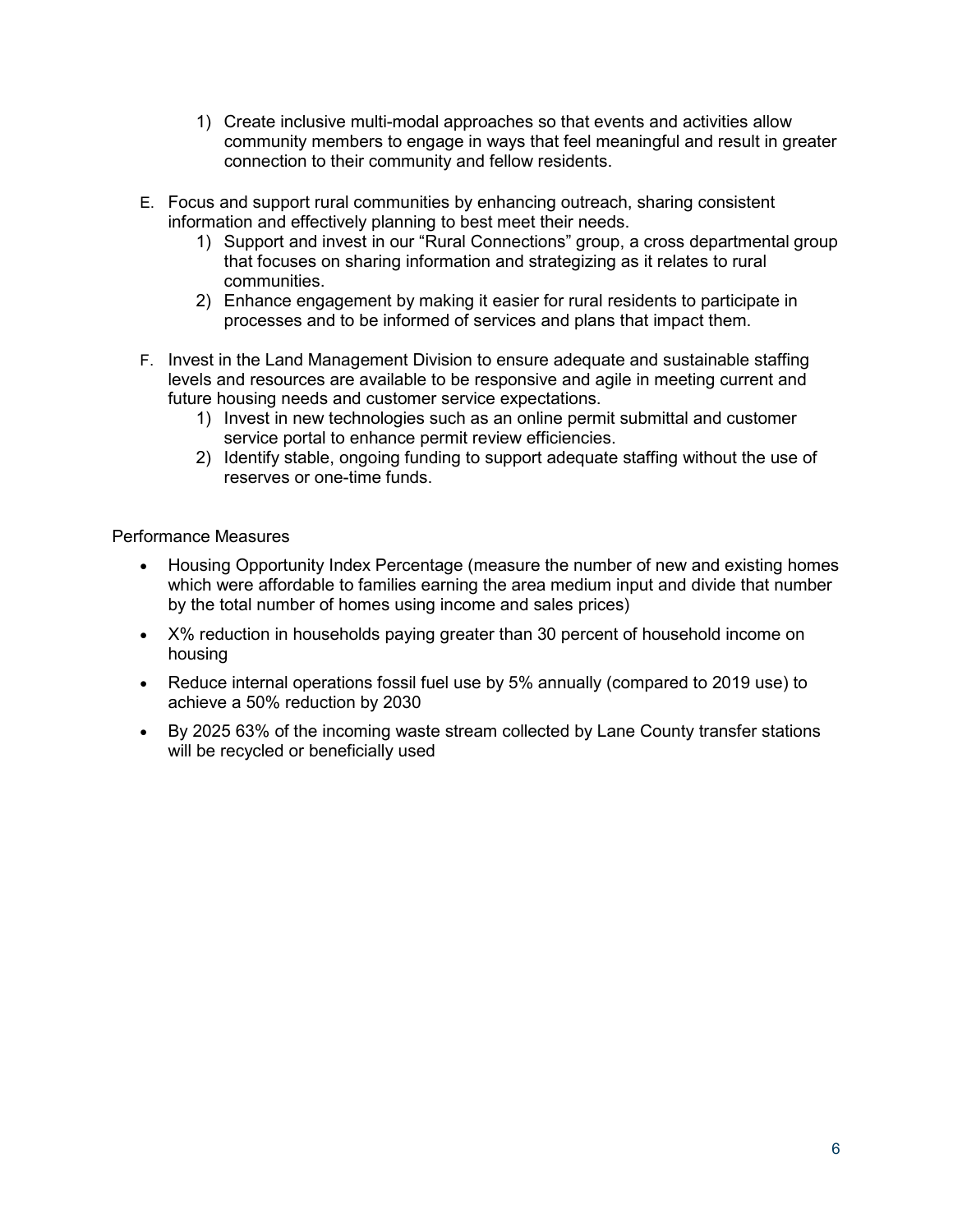# **Strategic Priority #3: Robust Infrastructure**

**Strategic Goal:** Maintain and invest in resilient infrastructure that creates the highest return for safety, community connectivity, enjoyment of life, and local economic success.

- A. Establish needed support structures in order to expand access to affordable broadband in Lane County.
	- 1) Establish a local government-level coordinator to coordinate with State Broadband Office.
- B. Advance our ability to access and share data within our organization and between partners in order to support analytics and data-driven decision making without compromising safety and privacy.
	- 1) Increase investments in technologies that create easy access to data.
	- 2) Support the establishment of regional data governance structures.
	- 3) Implement the Cybersecurity Plan, which includes advancing trainings and exercises.
- C. Build a culture of preparedness and operational readiness within the organization in coordination with community partners.
	- 1) Create protocols and processes for staffing an emergency response that supports immediate action as well as an extended emergency operation.
	- 2) Standardize the Emergency Operations Plan to align with national standards and work to include entire community.
	- 3) Partner with faith-based, community-based, and non-profit organizations to establish a coalition of Community Organizations Active in Disaster (COAD) to prepare for and recover from disasters.
	- 4) Maintain and invest in the Lane Regional Resilience Collaborative initiative (people & partners).
	- 5) Create an infrastructure that supports environmental monitoring and emergency alerts.
	- 6) Coordinate integration and interoperability for radio communications systems that are supported by all stakeholders.
	- 7) Implement the All Hazards Mitigation Plan.
- D. Develop disaster recovery plans, policies, and procedures.
	- 1) Establish policy and procedures needed to effectively track disaster costs for recovery.
	- 2) Establish cost recovery documentation standards.
	- 3) Develop a County Recovery Plan.
	- 4) Conduct routine trainings and tabletop exercises to test the Disaster Recovery Plan.
- E. Invest in our infrastructure and utilize our County-owned facilities to the highest and best use in order to have safe, usable infrastructure for years to come.
	- 1) Leverage the Capital Improvement Plan to explore and secure grant funding to upgrade public infrastructure (buildings and transportation).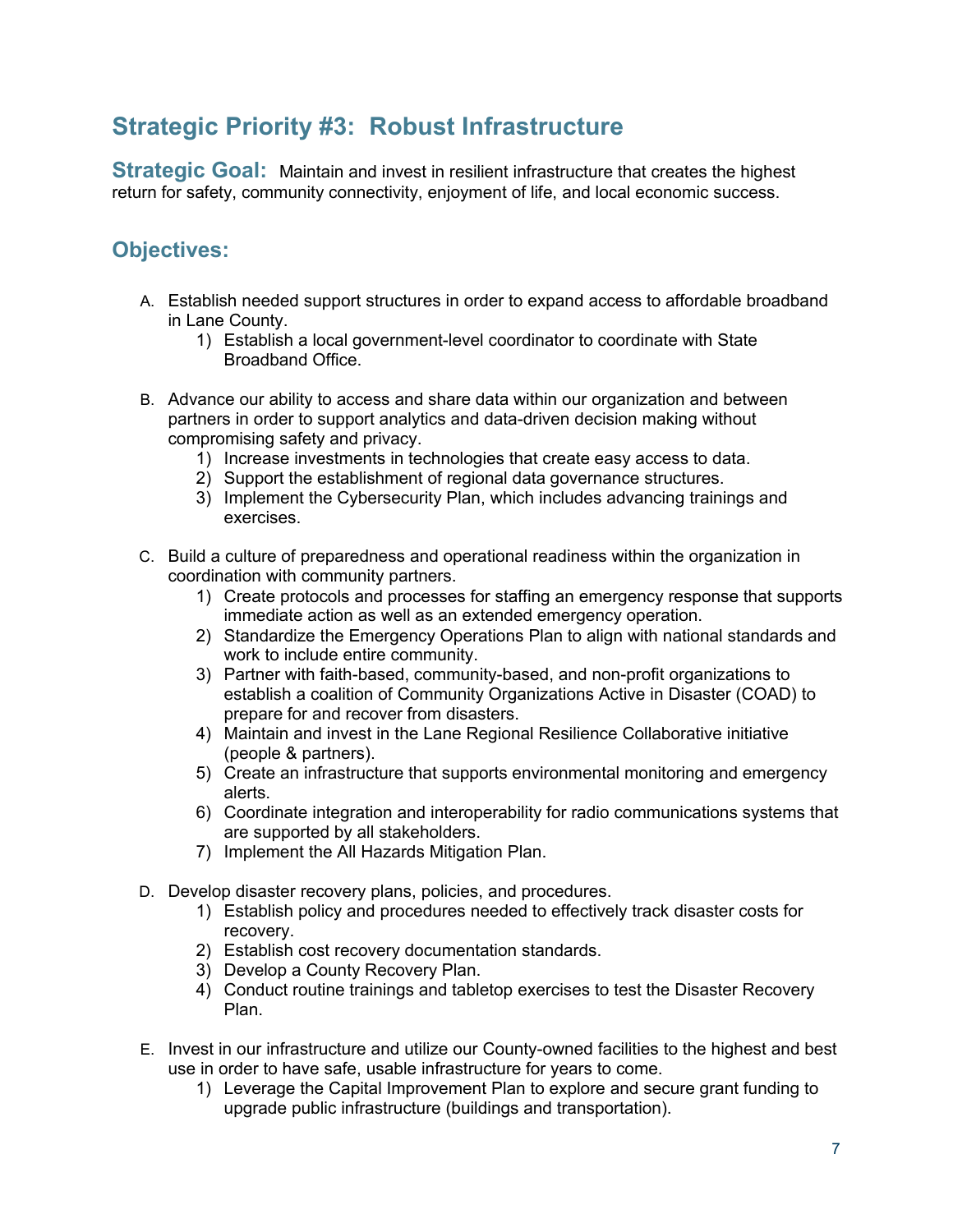- 2) Create a space utilization policy and plan that incorporates existing and future uses while factoring in the future of telework.
- 3) Apply the equity and stewardship of resources lenses to facilities and maintenance plans.
- 4) Implement the Bicycle Master Plan.
- F. Support core service in order to deliver high-quality, dependable and consistent customer service
	- 1) Explore modernization of systems that aid with resiliency and ease of use.

Performance Measures:

- X% increase in Lane County residents with broadband access with little to no connectivity
- Organization Risk Score (metric as the cybersecurity climate continues to be volatile with new threats)
- $\bullet$  # of tabletop exercises
- Train  $\_\%$  of new employees annually that have emergency response duties to ensure appropriate response to incidents, emergencies, and major disasters
- FEMA Community Rating Score (CSR)
- Grant funding obtained as total percentage of the cost of capital projects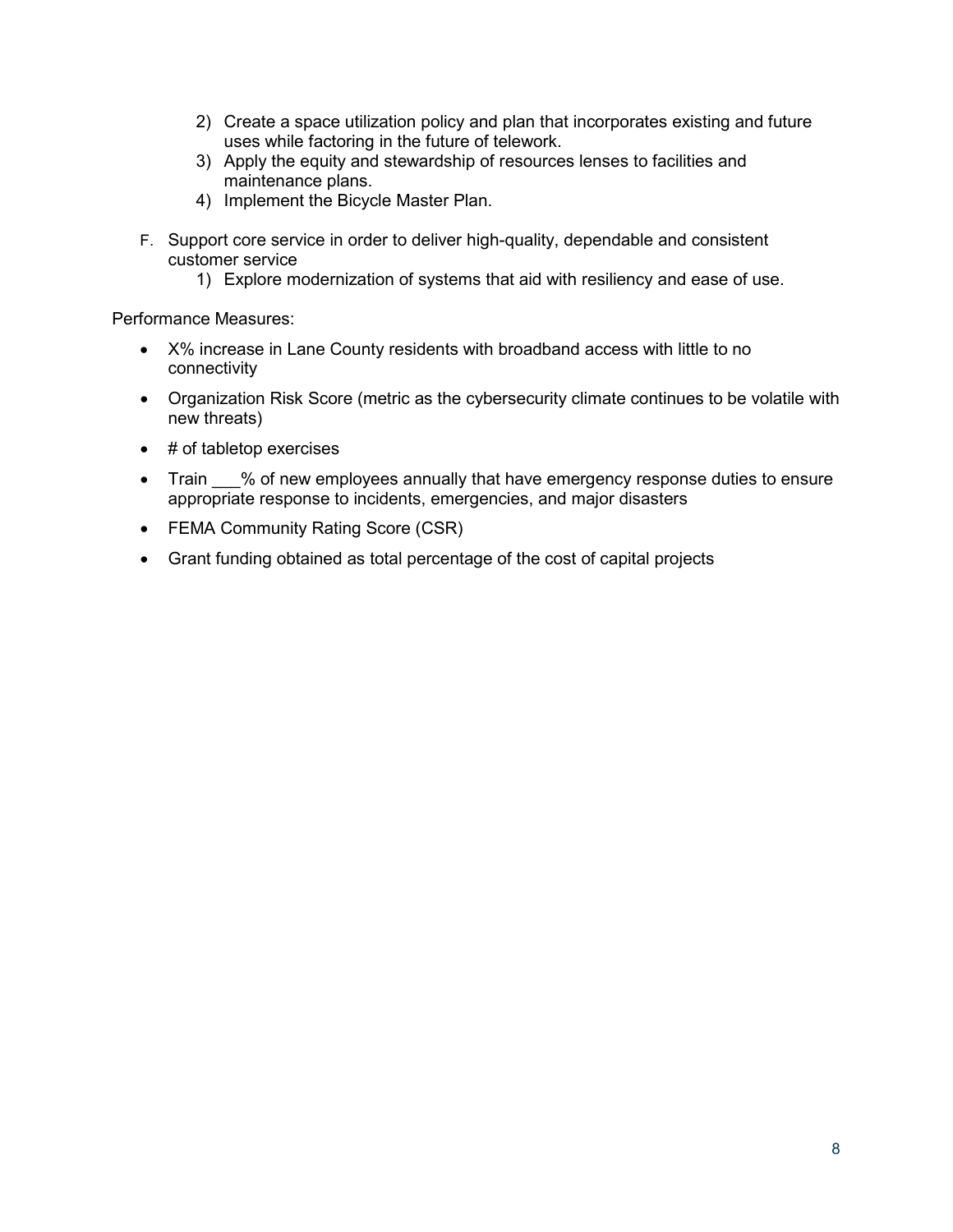# **Strategic Priority #4: Our People and Organizational Health**

**Strategic Goal:** Invest in our employees who are the backbone of our organization and invest in our systems and organizational health so that employees can thrive and residents can experience a more effective government.

- A. Implement opportunities to improve employee well-being and promote a positive workplace culture with purpose and potential.
	- 1) Prioritize rolling out our new Strategic Plan with an emphasis on engagement with our employees to create clarity of the plan, purpose, and vision.
	- 2) Develop strategies to improve employee well-being, addressing workload capacity and the mental, physical, and financial components of wellness.
	- 3) Explore long-term childcare options for our workforce.
	- 4) Continue to advance flexibility in policies and practices as we explore a new normal in workplace environments.
- B. Advance an inclusive, diverse and equitable workforce in order to shift the culture around equity.
	- 1) Improve communication on the importance of equity training, identify employee training and development needs and elevate the support to supervisors around equity.
	- 2) Define roles of the Equity Team and the supports within the organization.
	- 3) Gather input to inform the strategy as we create an Equity Action Plan that both honors the past work and charts a renewed path forward.
	- 4) Assist departments with identifying equity goals and provide support in accomplishing them.
	- 5) Continue to support our Employee Resource Groups as a means of support to our employees, as a voice of shared experiences in the workplace and utilize them in innovative idea sourcing.
- C. Continue our path to increase our financial stability, overall financial health and continuous quality improvement.
	- 1) Expand data analytics in order to more actively monitor metrics related to financial health.
	- 2) Strategically manage the infusion of one-time federal and state dollars and leverage grant opportunities.
	- 3) Ensure our financial policies and procedures are aligned with best practice.
	- 4) Enhance revenue for core services that impact the health and safety of our organization and community, and pursue our legislative priorities that emphasize needed repairs or enhancements to systems.
- D. Build and align capacity of our internal services at an effective and consistent level with other areas of the organization (*keep the wheels on the bus*).
	- 1) Create and implement policies and practices that evaluate internal capacity (department and countywide capacity) and resource needs in order to build, maintain or adjust systems of support as we evolve over time.
	- 2) Explore options to carefully plan for and consistently apply system logistics when taking on a new grant in order to mitigate risk and increase the overall impact.